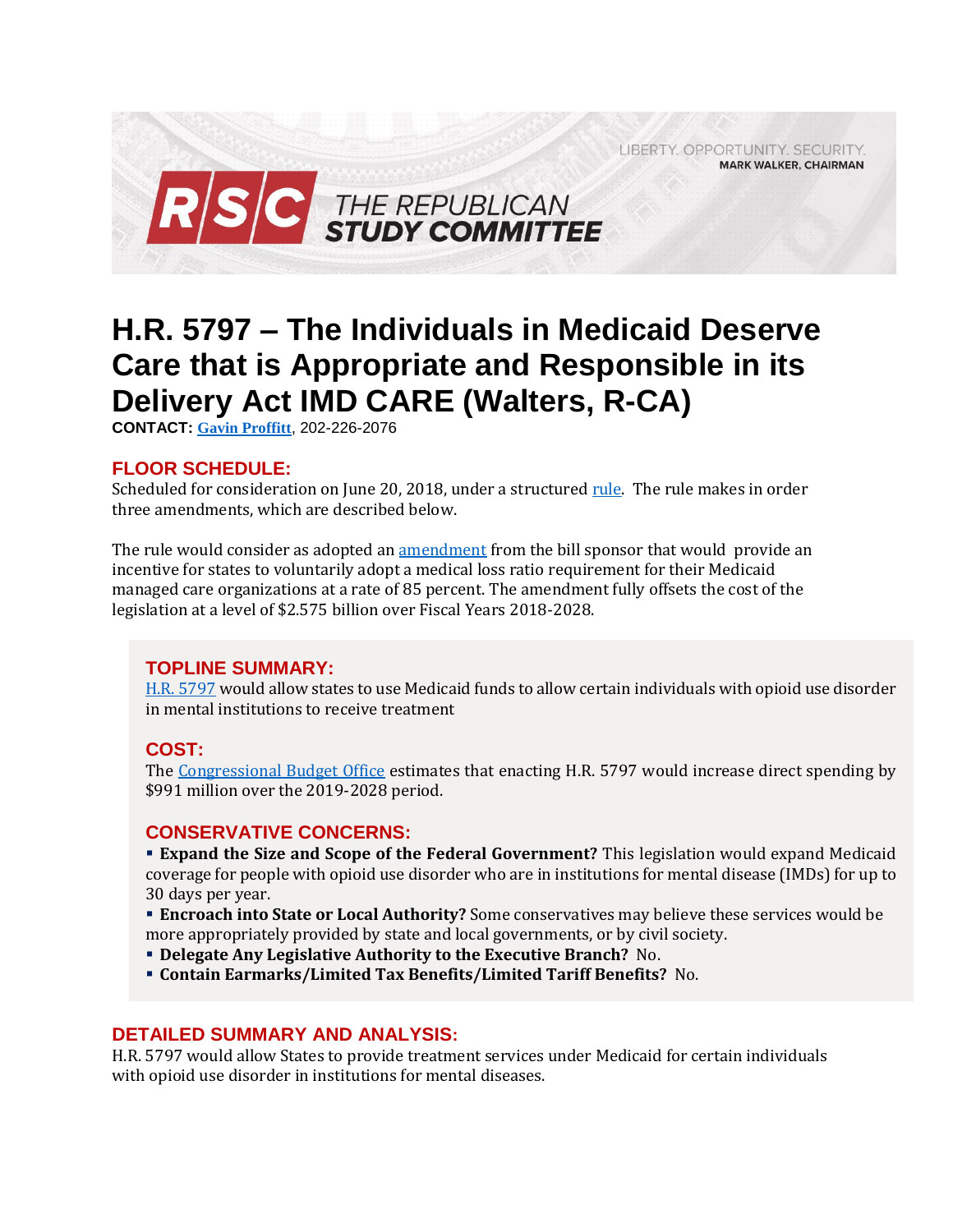According to [CBO](https://www.cbo.gov/system/files/115th-congress-2017-2018/costestimate/53949-opioid.pdf), "Under a current-law policy known as the IMD exclusion, the federal government generally does not make matching payments to state Medicaid programs for most services provided by IMDs to adults between the ages of 21 and 64. Recent administrative changes have made federal financing for IMDs available in limited circumstances, but the statutory prohibition remains in place."

This legislation would allow state Medicaid programs to remove the Institutions for Mental Disease (IMD) exclusion for Medicaid beneficiaries aged 21 to 64 with an opioid use disorder for up to 30 days per year for fiscal years 2019-2023.

Additionally, this legislation would require that States provide the Secretary of Health and Human Services a plan on how the State will improve access to outpatient care, including the process by which eligible individuals with opioid use disorders will make the transition from receiving inpatient services in an institution for mental diseases to appropriate outpatient care; and the process that the State will undertake to ensure individuals with opioid use disorder are provided care in the most integrated setting appropriate to the needs of the individuals.

Finally, this legislation would require that not sooner than December 31, 2024, the State to send a report to the Secretary of Health and Human Services that includes: 1) the number of eligible individuals with opioid use disorders who received services; 2) the length of the stay of each such individual in an institution for mental diseases; and 3) the type of outpatient treatment including medication-assisted treatment, each such individual received after being discharged from such institution.

# **AMENDMENTS**

- 1. Rep. Rush  $(D-IL)$  This amendment would strike "eligible individuals with opioid use disorders" and insert "eligible individuals with targeted SUDS" in each place. This amendment would amend the legislation to provide for treatment options for certain individuals with cocaine use disorder, including crack cocaine.
- 2. Rep. Kildee  $(D-MI)$  This amendment would add two additional criteria for the report that States must send to the Secretary. The additional criteria include: 1) the number of eligible individuals with any co-occurring disorders and the co-occurring disorders from which they suffer; and 2) information regarding the effects of a State plan amendment on access to community care for individuals suffering from a mental disease other than substance use disorder.
- 3. [Rep. Fitzpatrick \(R-PA\)](https://amendments-rules.house.gov/amendments/h5797-flr-fitzamd_01_xml615181619141914.pdf) Provides flexibility for States to allow the State plan amendment to include assessments to determine level of care and length of stay recommendations based upon criteria established or endorsed by a State agency pursuant to  $1932(b)(1)(A)(i)$  of the Public Health Service Act.

# **OUTSIDE GROUP SUPPORT:**

- Academy of Managed Care Pharmacy
- ACO Health Partners
- Aetna
- American Association on Health and Disability
- American Health Information Management Association
- American Hospital Association
- American Psychiatric Association
- American Society of Addiction Medicine
- American Society of Anesthesiologists
- America's Essential Hospitals
- America's Health Insurance Plans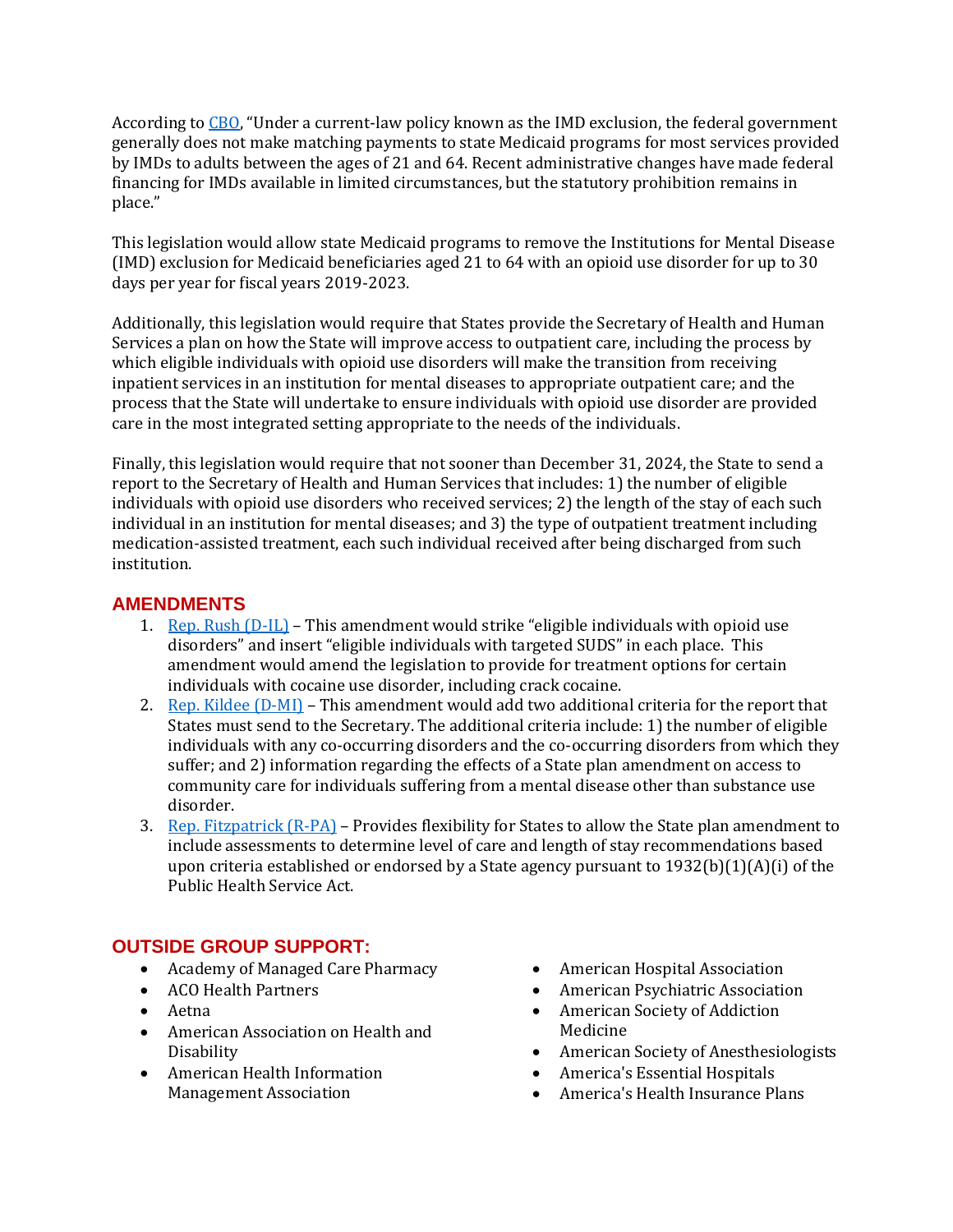- $\bullet$  AMGA
- AMITA Health
- Anthem, Inc.
- Ascension Health
- Association for Ambulatory Behavioral Healthcare
- Association for Behavioral Health and Wellness
- Association for Community Affiliated Plans
- Avera Health
- Banner Health
- Baptist Healthcare System
- Beacon Health Options
- BlueCross BlueShield Association
- Bon Secours Health System, Inc.
- Catholic Health Association of the U.S.
- Catholic Health Initiatives
- Centene Corporation
- Center for Health Affairs/Northeast Ohio Hospital Opioid Consortium
- Centerstone
- Cerner
- Change Healthcare
- $\bullet$  Cigna
- College of Healthcare Information Management Executives (CHIME)
- Confidentiality Coalition
- Employee Assistance Professionals Association
- Excellus BlueCross BlueShield
- Franciscan Sisters of Christian Charity Sponsored Ministries, Inc.
- Global Alliance for Behavioral Health and Social Justice
- Greater New York Hospital Association
- Hazelden Betty Ford Foundation
- Health IT Now
- Healthcare Leadership Council
- Henry Ford Health System
- HHS Substance Abuse and Mental Health Administration
- Howe Home Designers
- InfoMC
- Johns Hopkins Medicine
- Kennedy Forum
- Kern Health Systems
- Leidos
- Lycoming County
- Magellan Health
- Marshfield Clinic Health System
- Medicaid Health Plans of America
- Mental Health America
- Mental Health America of Indiana
- MetroHealth System
- Mosaic Life Care
- NAMI (National Alliance on Mental Illness)
- NAMI DC
- NAMI Delaware
- NAMI Greene County Tennessee
- NAMI Helena
- NAMI Jefferson County, Washington
- NAMI Kaufman County
- NAMI Kershaw County
- NAMI Lewistown
- NAMI Lexington
- NAMI of Howard County, MD
- NAMI of the Pee Dee (South Carolina)
- NAMI Piedmont Tri-County
- NAMI Sarasota County
- NAMI South Suburbs of Chicago
- NAMI Sussex, Inc.
- NAMI Temple Area
- NAMI Texas
- NAMI Utah
- NAMI Valley of the Sun
- National Alliance on Mental Illness
- National Alliance on Mental Illness (NAMI)
- National Alliance on Mental Illness (NAMI) Texas
- National Association for Behavioral **Healthcare**
- National Association of ACOs
- National Association of Addiction Treatment Providers
- National Association of Counties
- National Association of Counties (NACo)
- National Association of Medicaid **Directors**
- National Association of State Mental Health Program Directors (NASMHPD)